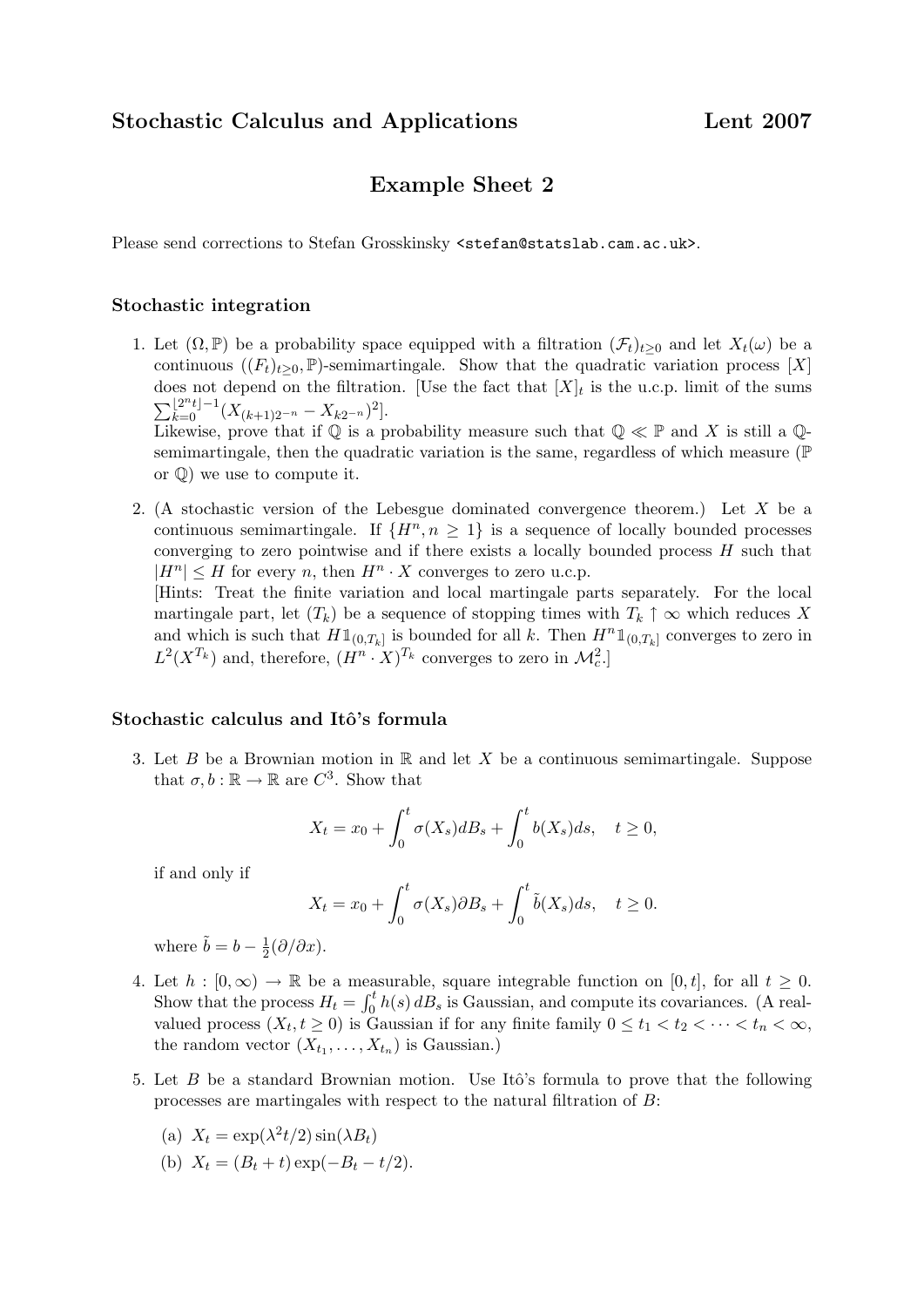6. Let B be a standard Brownian motion and let  $(\mathcal{F}_t)_{t\geq0}$  be its natural filtration. Let  $\mathcal{G}_t$  be the  $\sigma$ -algebra generated by  $\mathcal{F}_t$  and  $B_1$ . Prove that for  $0 \leq s \leq t \leq 1$ ,

$$
\mathbb{E}\left[B_t - B_s | \mathcal{G}_s\right] = \frac{t-s}{1-s}(B_1 - B_s).
$$

In particular, observe that B is not a  $(\mathcal{G}_t)_{t>0}$ -martingale. Prove, however, that

$$
\beta_t = B_t - \int_0^{t \wedge 1} \frac{B_1 - B_s}{1 - s} ds
$$

is a continuous  $(\mathcal{G}_t)_{t\geq0}$ -martingale and so B is a continuous  $(\mathcal{G}_t)_{t\geq0}$ -semimartingale. What is the quadratic variation of  $\beta$ ? Conclude that  $\beta$  is a  $(\mathcal{G}_t)_{t>0}$ -Brownian motion. [Hint: Show  $\mathbb{E}\left[\left(B_t-B_s\right)\mathbf{1}_{A\cap\{B_1\in D\}}\right]=\frac{t-s}{1-s}$  $\frac{t-s}{1-s}\mathbb{E}\left[ (B_1-B_s) \mathbf{1}_{A \cap \{B_1 \in D\}} \right], A \in \mathcal{F}_s, D \in \mathcal{B}(\mathbb{R}).$ (This demonstrates that if a process is a continuous semimartingale in two different filtrations  $(\mathcal{F}_t)_{t\geq0}$  and  $(\mathcal{G}_t)_{t\geq0}$ , its Doob-Meyer decompositions may be different, even when  $\mathcal{F}_t \subseteq \mathcal{G}_t$  for all  $t$ .)

7. Let  $M$  be a continuous local martingale started from 0. Use Itô's formula to find the Doob-Meyer decomposition of  $|M|^p$  when  $p \geq 2$ . Deduce, via Hölder's inequality, that there exists a constant  $C_p \in (0,\infty)$  such that

$$
\mathbb{E}[(M^*)^p] \le C_p \mathbb{E}([M]_{\infty}^{p/2}),
$$

where  $M^* = \sup_{t \geq 0} |M_t|$ .

(This is a special case of a *Burkholder-Davis-Gundy inequality*: for every  $p \in (0,\infty)$ , there exist constants  $c_p$  and  $C_p$  such that for all local martingales M with  $M_0 = 0$ ,

$$
c_p \mathbb{E}([M]_{\infty}^{p/2}) \leq \mathbb{E}[(M^*)^p] \leq C_p \mathbb{E}([M]_{\infty}^{p/2}).
$$

See Revuz and Yor for a proof.)

8. (a) Let X be a positive continuous martingale such that  $X_0 = x_0$  and  $X_t \to 0$  a.s. as  $t \to \infty$ . Define  $X^* = \sup_t X_t$ . Let  $x > 0$ . Prove that

$$
\mathbb{P}(X^* \geq x) = \min\{1, x_0/x\}
$$

[Hint: Stop the martingale when it first exceeds  $x$ .]

- (b) Let B be a standard Brownian motion. Show that  $B_t bt \to -\infty$  a.s. as  $t \to \infty$ , for all  $b > 0$ . Using part (a) and the fact that  $\exp(aB_t - a^2t/2)$  is a martingale, show that the distribution of  $\sup_{t\geq 0} (B_t - bt)$  is exponential with parameter 2b.
- 9. Let N be a Poisson process of rate 1. Set  $M_t = N_t t$ . Show that both  $M_t$  and  $M_t^2 t$  are martingales. Why does this not contradict Lévy's characterization of Brownian motion?
- 10. (a) Let  $f: \mathbb{C} \to \mathbb{C}$  be analytic and let  $Z_t = X_t + iY_t$  where  $(X, Y)$  is a Brownian motion in  $\mathbb{R}^2$ . Use Itô's formula to show that  $M = f(Z)$  is a local martingale (in  $\mathbb{R}^2$ ). Show further that M is a time-change of Brownian motion in  $\mathbb{R}^2$ .
	- (b) Let  $D = \{ |z| \leq 1 \}$  and take  $z \in D$ . What is the hitting distribution for Z on  $\partial D$ in the case  $Z_0 = 0$ ? By considering an analytic map  $f : D \to D$  with  $f(0) = z$ , determine the hitting distribution for Z on  $\partial D$  when  $Z_0 = z$ .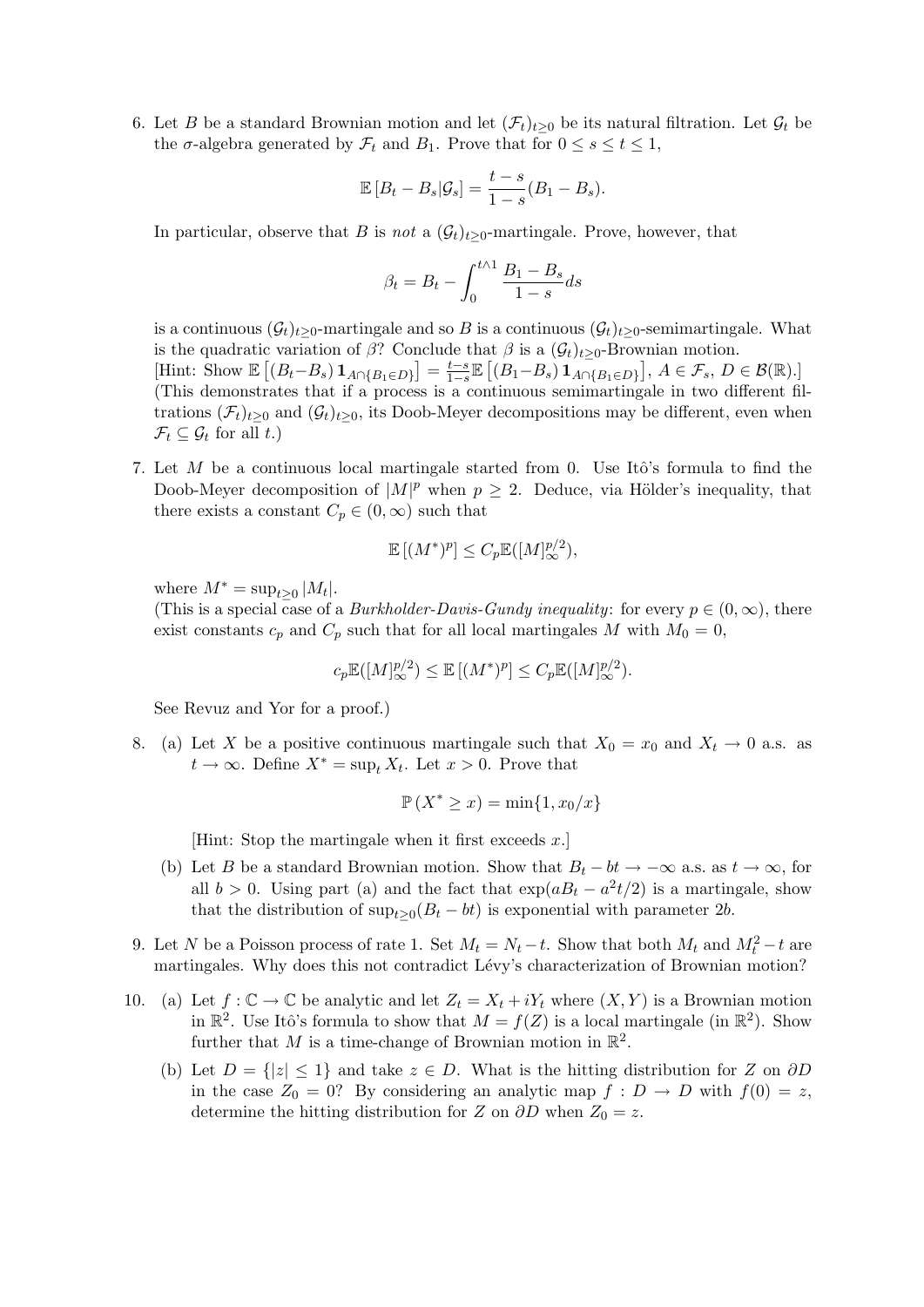## For enthusiasts: a more complicated application of Itô's formula

This section contains two worked questions intended to introduce the important (but nonexaminable) concept of the local time of a Brownian motion. This is a measure of how much "time" the process spends at a particular level (e.g. 0). Since the Lebesgue measure of the zero set of a Brownian motion is 0 (see Exercise 9.5.9 of Advanced Probability), this is not so straightforward! The first question (adapted from Øksendal) gives one way of defining the local time; the second shows that the local time increases only when the Brownian motion is at 0. For more information, see Revuz and Yor (Chapter VI) or Rogers and Williams (Vol 2, Section IV.43).

11. Let  $B$  be a standard Brownian motion. Suppose that we would like to apply Itô's formula to  $f(B_t)$ , where  $f(x) = |x|$ . f is not  $C^2$  at  $x = 0$  and so we need to modify it. Take  $\epsilon > 0$ and set

$$
f_{\epsilon}(x) = \begin{cases} |x| & \text{if } |x| \ge \epsilon \\ \frac{1}{2}(\epsilon + x^2/\epsilon) & \text{if } |x| < \epsilon. \end{cases}
$$

Then  $f_{\epsilon}$  is twice differentiable but  $f''_{\epsilon}$  is discontinuous at  $\pm \epsilon$ .

(a) By choosing  $g_n \in C^2(\mathbb{R})$  such that  $g_n \to f_{\epsilon}$  uniformly,  $g'_n \to f'_{\epsilon}$  unformly and  $|g''_n| \leq$ M, with  $g''_n \to f''_\epsilon$  except at  $x = \pm \epsilon$ , show that

$$
f_{\epsilon}(B_t) = f_{\epsilon}(B_0) + \int_0^t f_{\epsilon}'(B_s)dB_s + \frac{1}{2\epsilon} |\{s \in [0, t] : B_s \in (-\epsilon, \epsilon)\}|,
$$

where  $|A|$  denotes the Lebesgue measure of the set A.

(b) Prove that

$$
\int_0^t f_{\epsilon}'(B_s) \mathbb{1}_{\{B_s \in (-\epsilon,\epsilon)\}} dB_s = \int_0^t \frac{B_s}{\epsilon} \mathbb{1}_{\{B_s \in (-\epsilon,\epsilon)\}} dB_s \to 0
$$

in  $L^2(\mathbb{P})$  as  $\epsilon \to 0$ .

[Hint: apply the Itô isometry to

$$
\mathbb{E}\left[\left(\int_0^t \frac{B_s}{\epsilon} \mathbb{1}_{\{B_s \in (-\epsilon,\epsilon)\}} dB_s\right)^2\right]
$$

to see this.]

(c) By letting  $\epsilon \to 0$ , prove that

$$
|B_t| = |B_0| + \int_0^t \text{sgn}(B_s) dB_s + L_t,
$$
\n<sup>(\*)</sup>

where

$$
L_t = \lim_{\epsilon \to 0} \frac{1}{2\epsilon} |\{s \in [0, t] : B_s \in (-\epsilon, \epsilon)\}|
$$

(with the limit in  $L^2(\mathbb{P})$ ) and

$$
sgn(x) = \begin{cases} -1 & \text{for } x \le 0\\ 1 & \text{for } x > 0. \end{cases}
$$

 $L_t$  is called the local time of the Brownian motion at 0 and  $(*)$  is Tanaka's formula.